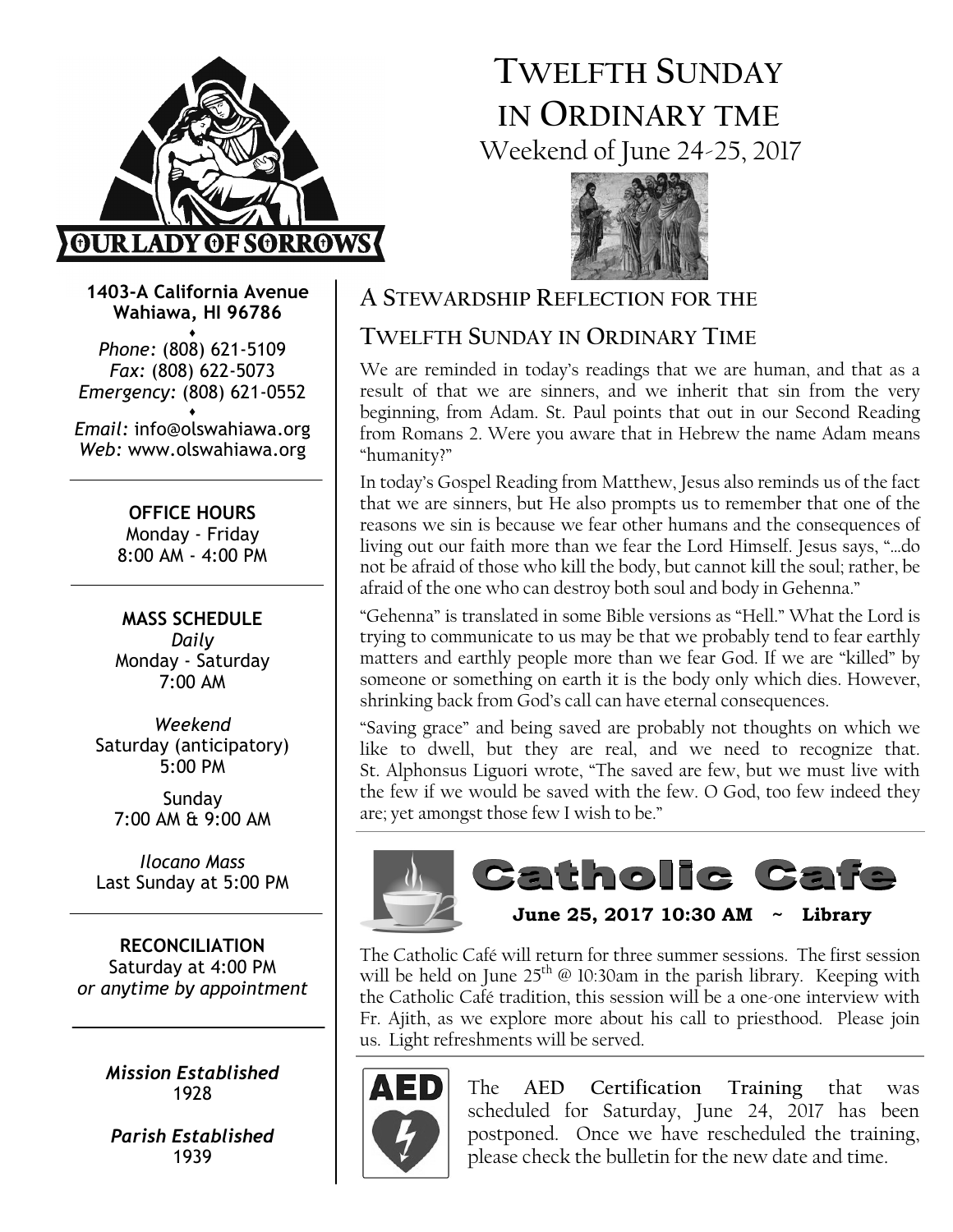# WEEKLY CALENDAR

| <b>Jun 24 (Sat)</b> | 12th Sunday in Ordinary Time<br>Holy Father (Peter's Pence) Second Collection                                                              |  |  |
|---------------------|--------------------------------------------------------------------------------------------------------------------------------------------|--|--|
| <b>Jun 25 (Sun)</b> | 12th Sunday in Ordinary Time<br>Holy Father (Peter's Pence) Second Collection<br>7:00am Infant Baptism<br>10:30am Catholic Café (Lib)      |  |  |
| <b>Jun 26 (Mon)</b> | Weekday<br>7:00pm EPIC Young Adult Faith Sharing (CH)                                                                                      |  |  |
| <b>Jun 27 (Tue)</b> | <b>St Cyril of Alexandria</b><br>7:00pm Feast Day Meeting (Lib)                                                                            |  |  |
| Jun 28 (Wed)        | <b>St Irenaeus</b><br>6:30pm Youth Ministry Class (Chapel)                                                                                 |  |  |
| <b>Jun 29 (Thu)</b> | <b>Sts Peter and Paul</b><br>9:00am Craft Guild (PH)<br>10:00am Charismatic Prayer Group (Lib)<br>11:00am + Clara Gomes Funeral Mass (OLS) |  |  |
| <b>Jun 30 (Fri)</b> | The First Martyrs of the Holy Roman Church<br>1:00pm Staff Mtg (Lib)                                                                       |  |  |
| $1$ (Sat)<br>Jul    | St Junípero Serra / BVM                                                                                                                    |  |  |
| 2 (Sun)<br>Jul      | 13th Sunday in Ordinary Time                                                                                                               |  |  |

∗OLS = Our Lady of Sorrows / CH = Church / PH = Parish Hall / Lib = Library / Sch = School MMP = Mililani Mortuary Park / WGH = Wahiawa General Hospital

#### **OBITUARY: MAY THEY REST IN PEACE**

| +Clara Gomes     |                                        |
|------------------|----------------------------------------|
|                  |                                        |
| +Patricia Hickok |                                        |
|                  | July 21 10:30pm Graveside burial - MMP |
|                  |                                        |

#### School Supplies Drive



Our church will once again be collecting school supplies or monetary donations to help needy children who will be returning to school without required materials. A list of supplies that are needed may be found on the religious education bulletin board and

outside the church. Last year our parish collected nearly 200 pounds of supplies and almost \$1,300.00.



#### July 15, 2017 9:00 AM—1:00 PM

St. Damien House, St. Anthony Retreat Center The Liturgy of the Hours is the prayer of the entire Church. Yet, many do not know how to pray the Liturgy of the Hours. Come learn and pray with us! Please bring your own sack lunch & drink. For more information or to register, please call 845-0065.



#### TODAY'S READINGS

[Liturgical Color: Green

**Jeremiah 20:10-13**  The Lord is our mighty champion.

**Romans 5:12-15**  The gift is not like the transgression.

**Matthew 10:26-33** 

Everyone who acknowledges me before others I will acknowledge before my Father in heaven.

NEXT SUNDAY'S READINGS [Liturgical Color: Green] 2 Kings 4:8-11, 14-16a · Romans 6:3-4, 8-11 · Matthew 10:37-42

## STEWARDSHIP OF TREASURE

| Weekend of June 10-11 and 17-18, 2017      |            |            |  |  |
|--------------------------------------------|------------|------------|--|--|
|                                            | June 10-11 | June 17-18 |  |  |
| <b>OFFERINGS</b>                           |            |            |  |  |
| Sunday Offering                            | \$4,375.00 | 4,883.52   |  |  |
| Easter                                     | 20.00      |            |  |  |
| Father's Day                               |            | 50.00      |  |  |
| <b>MISCELLANEOUS OF-</b><br><b>FERINGS</b> |            |            |  |  |
| <b>Building Fund</b>                       |            | 138.00     |  |  |
| Baptisms / Funerals / Blessings            |            | 200.00     |  |  |
| Food Pantry                                | 25.00      | 50.00      |  |  |
| <b>Mass Intention</b>                      | 105.00     |            |  |  |
| <b>OTHERS</b>                              |            |            |  |  |
| Candles                                    | 402.09     | 386.15     |  |  |
| FIF Pledge Payments                        | 450.00     | 1,105.00   |  |  |
|                                            |            |            |  |  |

#### Mahalo for your generosity!

Offertory Envelopes: Please call the bookkeeper at 621-5109 ext. 9720 if you are in need of a new box.

## HOLY FATHER / PETER'S PENCE **SECOND COLLECTION**

June 24-25, 2017



This weekend, our second collection will be for Holy Father / Peter's Pence Collection, which provides Pope Francis with the funds he needs to carry out his charitable works around the world. The proceeds benefit our brothers and sisters on the margins of society, including victims of war, oppression, and disasters. Join our Holy Father as a witness of charity to those who are suffering.